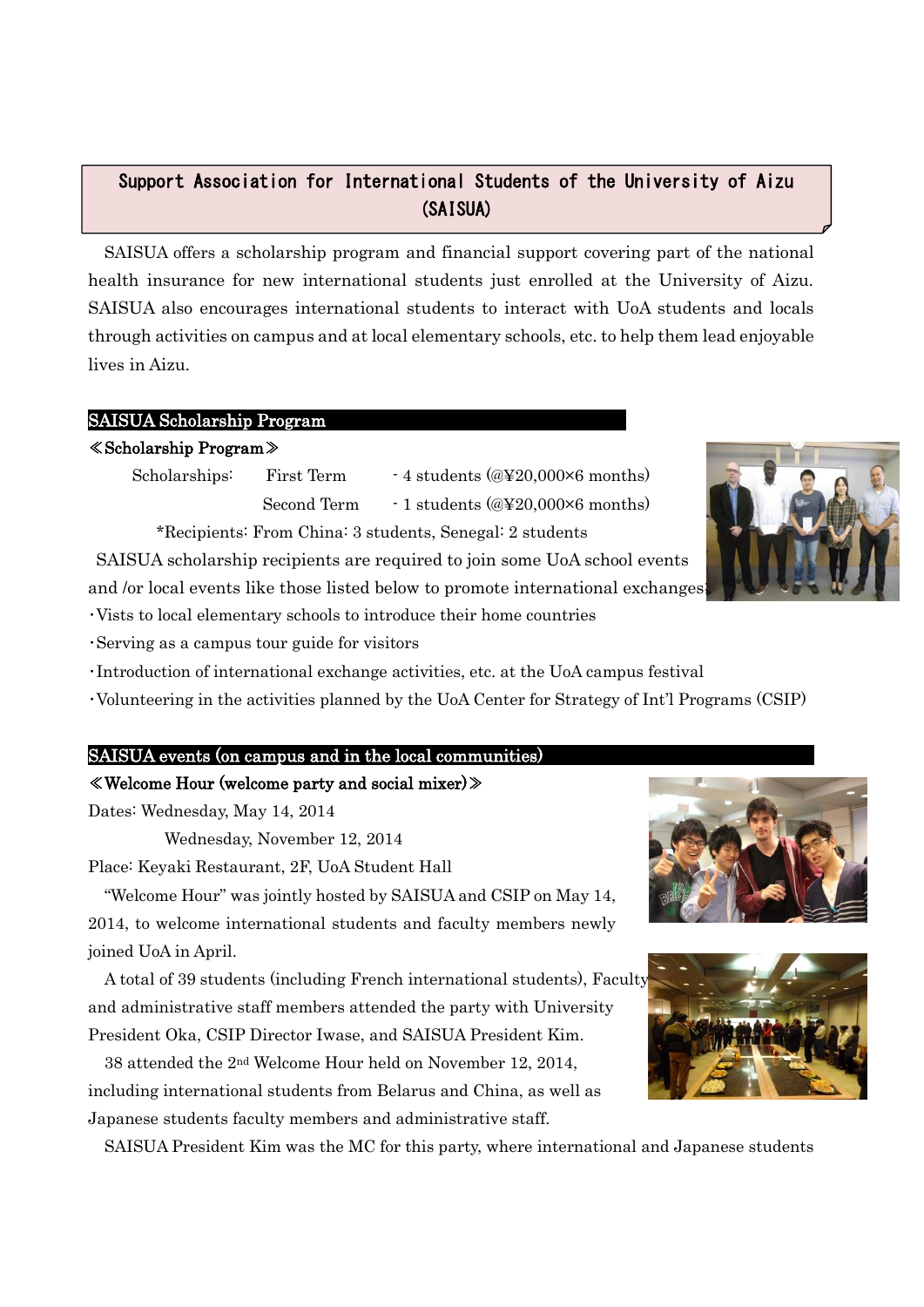had fun together.

The Welcome Hour Parties held in spring and fall were such a huge success that participants' conversations continued long after the party was over.

#### ≪Leaning Culture and History of Aizu ―The Summer Japanese Cultural Tour-≫

Date: Thursday, July 28, 2014~Sunday, August 1, 2014 Place: Iimori-yama and its vicinities

A total of 25 participants including UoA international students, for faculty and their families, and faculty members from Fukushima University attended the "Summer Japanese Cultural Tour". It is intended to make deepen participants' knowledge about Aizu an Japanese culture by getting familiar with them.

 During this four-day tour, lectures about the region's history and culture were provided to the participants every day. On the last day, a field trip was held to visit cultural and historic facilities. They visited an Aizu lacquerware factory and were very surprised at the craftsperson's detail-oriented techniques. Next, at a sake brewery, the participants received an explanation of the sake brewing process and tasted some sake.

 The participants learned a lot about Aizu history and culture, and this tour provided both an enjoyable and valuable learning experience.

#### ≪Annual International Festival and Activities at the UoA Campus Festival "Sosho-sai≫

・Annual International Festival

Dates: Saturday, October 4, 2014

Location: Tsurugajo Taiikukan

・UoA Festival "Sosho-sai"

Dates: Saturday, October 11 and Sunday, October 12, 2014 Location: Snack stand (outside) and

flea market sites (Administration Complex Lobby)

Under the leadership of former SAISUA president Rozycki and his wife, SAISUA participated at the Annual International Festival and "Sosho-sai". Thanks to the international students' support, the toral sales of both festivals were 60,550 yen, all of which was donated to SAISUA.